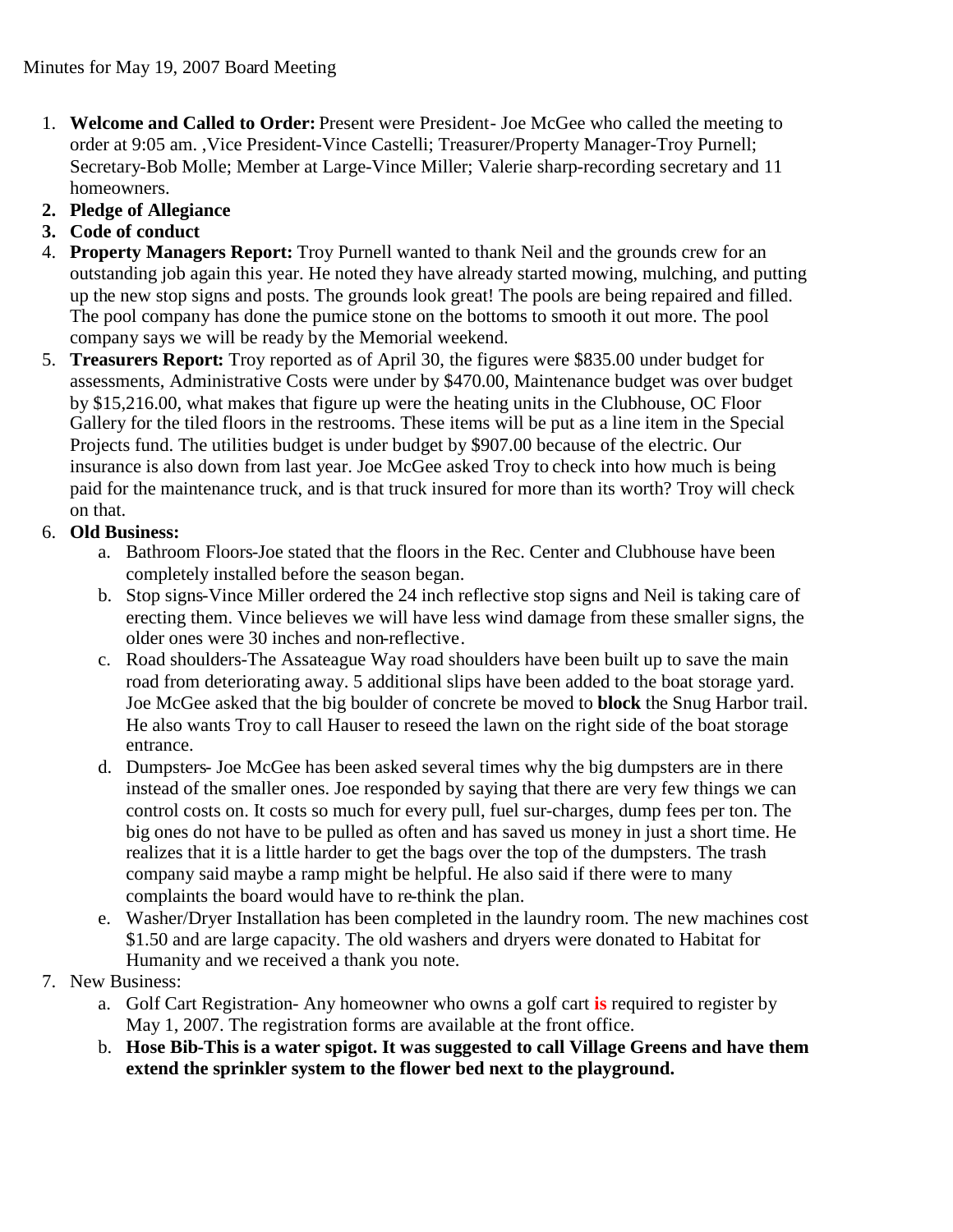- c. One being for just Food for thought-Suggestions from a homeowner. First was the separation of pools. renters and the other for just homeowners. After much discussion, this would not be economical and impossible to enforce. There are about 10% rentals in the community. There aren't any workers in line to check ID's or cards to know if you're a renter or not. 2<sup>nd</sup> suggestion an announcement in the newsletter for a Certified Licensed Volunteer to do A.M. water aerobics (exercise). Valerie will post in next newsletter. **3rd** suggestion was a Bocce Ball Court- Troy will look into the estimate for this project and the cost of the Bocce Ball Game itself. **4th** suggestion was having WIFI service in the community. Troy told us that Worcester County is in the process of this right now and should be able to connect up soon. Troy also said you can get Verizon now. **5th** suggestion was to have a weight/exercise room in the Rec. Center. The first question that was asked was about the insurance liability. This item was put on hold.
- **d.** Activities Director-Joe read the resume sent to the board from Christine Sotoski. Joe asked Troy if we had enough to budget an Activities Director in this year. The cost would be around \$3,200.00 for the summer season, which will start about mid June. The events that she plans will be in the newsletter and on the marquis sign. Sandy McGee will oversee the planned activities. **Joe McGee made a motion to hire an Activities Director to work 5 days a week, 6 hours a day or 30 hours a week at \$9.00 an hour, for 10 weeks. She will have to coordinate different age group activities. She is requested to work on Wednesday, Thursday, Friday, Saturday, and Sunday, (days when homeowners are here). She will start the 2nd week of June. Bob Molle seconded the motion and All were in favor. Joe will call her.**
- e. Camera Viewing-Joe is meeting with Dave to go over the cost and possible replacement of the existing cameras in the Rec. Center and Clubhouse. He will report his findings to the board by E-Mail. Joe went over some of the vandalism in both places.
- f. Development signs-Joe informed everyone about a question brought up about having signs posted in the community. There was a No Trespassing sign on a window in the development. Vince Castelli read from the blue deed book about signs. It is stated that there are **NO SIGNS ARE ALLOWED**. The board members are all in agreement that no signs be posted, according to the deed book.
- g. Front Gate- Joe addressed the gate being left open on Christmas Day, New Years Day, Easter Sunday, and under a family emergency, or gate problems. Troy talked about keeping the gate closed all the time and that it can be done, the only problem would be someone coming to the community with out their card. Those people would have to call a homeowner to come to the front gate. Joe and the board all agreed that the gate will be closed at all times. A memo will be sent to all gate attendants about leaving gate closed.
- **h.** Open House- Troy went over the policy that has been in place, which is if someone comes to the office to go see property with a realtor; we open the gate for them. **The board wants everyone to sign in.**
- **i.** Election Nominations-Vince Castelli said he would like to have it put in the next 2 newsletters.3 positions are open this year. Troy's Purnell, **Vince Castelli and Vince Miller.**

## 8. Committee Reports

a. Budget Committee- No questions. All of the questions that we had, have been answered by Kelly and/or Troy.